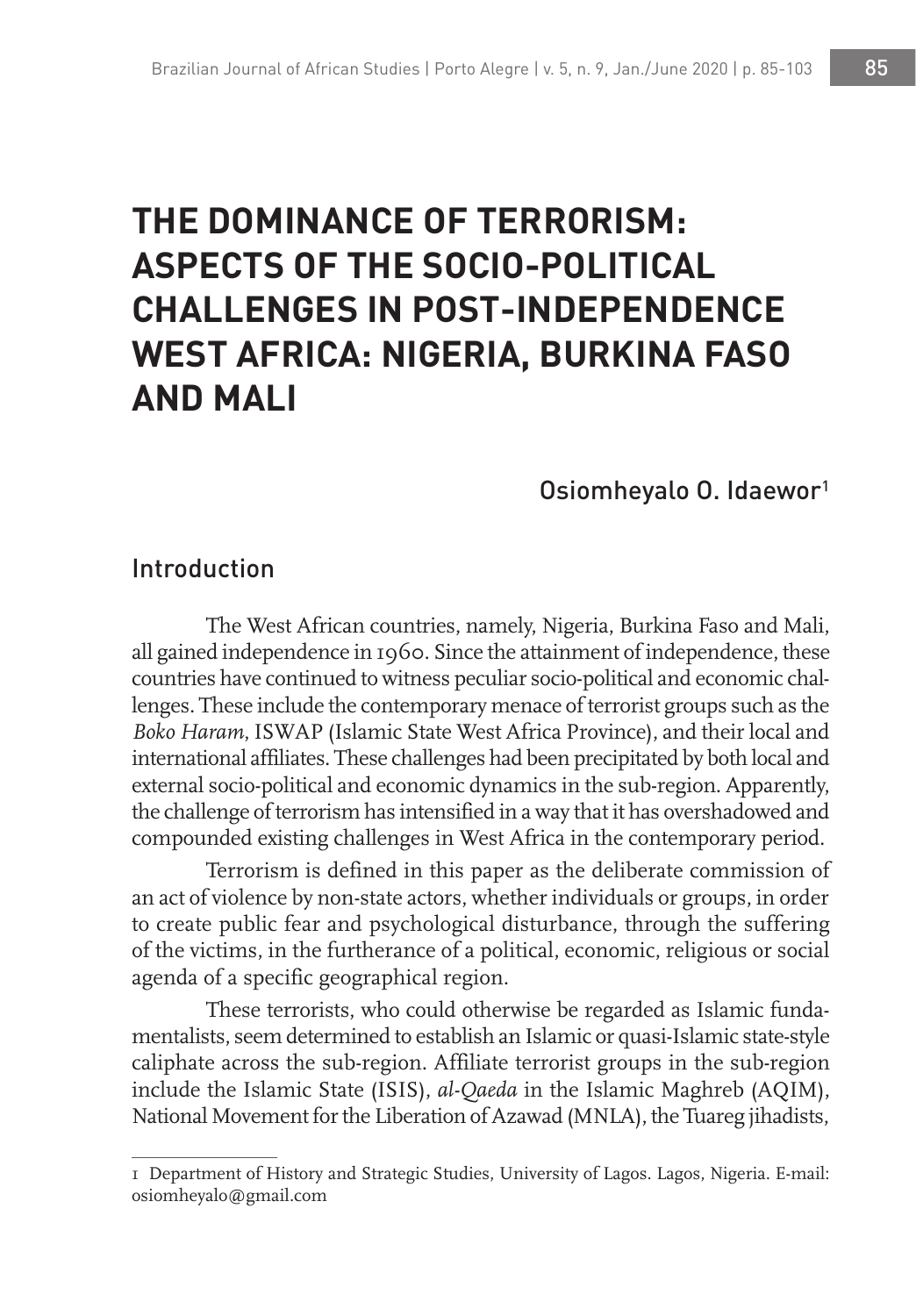among other emerging jihadist groups. Apparently, the efforts of interventionist initiatives such as the G5-Sahel, MNJTF, MINUSMA, ECOWAS, and others, have not been able to eradicate the deadly attacks by terrorists in West Africa.

It is imperative to note that there are both national and international concerns as to whether militias, gangs and sects, or those who metamorphosed into having violent orientations, are terrorists. These include among others, the Maitatsine and the Shiite sects in Nigeria, the Tuareg jihadists in Mali, and the violent Fulani herdsmen across the sub-region. Aside the defunct violent Maitatsine sect in Kano, northern Nigeria, which invariably claimed thousands of lives and properties during the 1980s, and which was characterised by mass looting maiming, assaulting women and killing of citizens (Adegun 2017), the other groups are currently believed to have links with *Boko Haram*, ISWAP and ISIS. To this end, this paper is rather focusing on terrorism, as regards the well-known *Boko Haram* and ISWAP, including their affiliates. The choice of the aforementioned countries, which to some extent cut-across the loose Sahel region of West Africa, is reflective of the current terrorist activities there (Chergui 2019; Pujol-Mazzini 2018).

Terrorist activities have been further intensified in the Sahel region after chaos engulfed Libya as a result of the overthrow of long-time dictator, Muammar Gaddafi, in 2011. Terrorist activities include, *inter alia*, suicide bombing, mass killings, raping, maiming, arsons and kidnapping. These deadly activities and the general feeling of psychological, socio-political and economic insecurity of lives and properties are, however, not limited to the Sahel parts alone, but the length and breadth of the concerned countries as a whole. In fact, the heinous crimes committed by *Boko Haram*, ISWAP and their affiliates, transcend the national boundaries of the aforementioned West African states. This has taken centre stage in the current global security and strategic discourse (Chergui 2019; Gberie 2016).

The deadly terrorist activities of *Boko Haram* since 2009 (especially in the northeastern part of Nigeria and the Chad Basin), ISWAP, and their affiliates, has succeeded in intensifying and compounding the hitherto socio-political and economic challenges of contemporary Nigeria, (colonized by Britain), Mali and Burkina Faso, (both colonized by France). Succinctly, these challenges include bad governance, ethnic conflicts, political fragility, kidnapping and poor economy, to mention a few (Blake 2019; Pujol-Mazzini 2018; Arieff 2018).

In qualitative terms, the West African sub-region currently harbours some of the world's poorest countries such as Mali, Guinea Bissau and Burkina Faso, among others. This is in spite of the contemporary phenomenon of globalization, regional integration and the "colonial hegemonic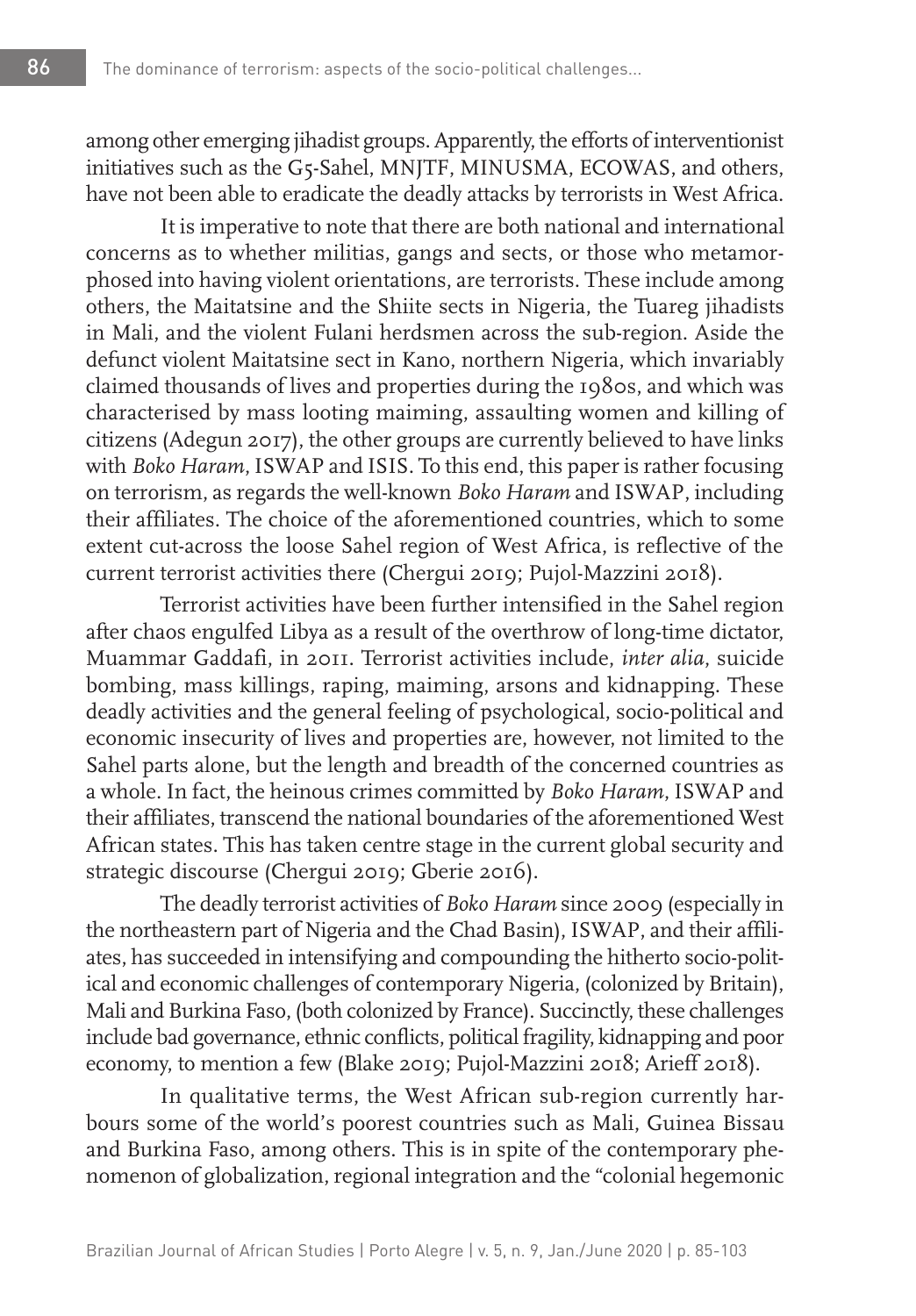connections". Imperatively, varying factors have influenced the socio-political and economic performance of respective countries in West Africa over the decades. These included, *inter alia*, human and material resources, development strategies, political conditions and sources of finance. Therefore, it is not an easy venture to make generalizations about the socio-economic development of West Africa during the post-colonial period. It is pertinent, therefore, to emphasize that it is not the intention of this paper to enumerate, in quantitative and statistical terms, the socio-economic indices of the respective West African states.

It is worth noting that some works on the socio-political economy of West Africa had already set a stage for the analysis of the contemporary developments. These works (Ake 1983; Rodney 1972; Lawal 1997; Onyekpe 1997), discuss, *inter alia*, the socio-political and economic dynamics and relations of the Developed and Underdeveloped nations, prior to the twentieth century. They identified some of the root causes of the continued post-colonial underdevelopment of Africa. However, the issue of insurgency or terrorism, and its aggravation of the existing socio-political and economic challenges in West Africa was not emphasized in the aforementioned works.

The work by Kuerschner (2013) provides an analysis of the dynamics of conflicts in West Africa, focusing on the Civil Wars in Liberia and Sierra Leone during the late twentieth century. He noted that economic and socio-political factors were crucial in the conflicts. However, the restriction of the study to those two countries only captures a minor aspect of the socio-political and economic challenges inherent in West Africa. The present study intends to expand the scope by underscoring how the outbreak and intensification of terrorism in the contemporary period had strong linkages with the socio-political and economic contexts in the sub-region since the late twentieth century.

Equally germane are the separate works by the Africa Development Bank (ADB), titled, *West Africa Economic Outlook* (2018), and that edited by Ogunremi and Faluyi (1996). These works provide a rather comprehensive analysis of the economic dynamics of the sub-region. The works underscore the extent to which the dwindling economy of West Africa influenced the indices for underdevelopment, among others. However, their inability to emphasize some of the crucial socio-political factors which directly impeded the economy of the sub-region, coupled with the dynamics of terrorism, creates a gap in our understanding of the historical development of the sub-region. However, this present study intends to fill this major gap.

Placed in perspectives, this paper gives an overview of the linkage between the post-colonial and post-independence periods, thereby under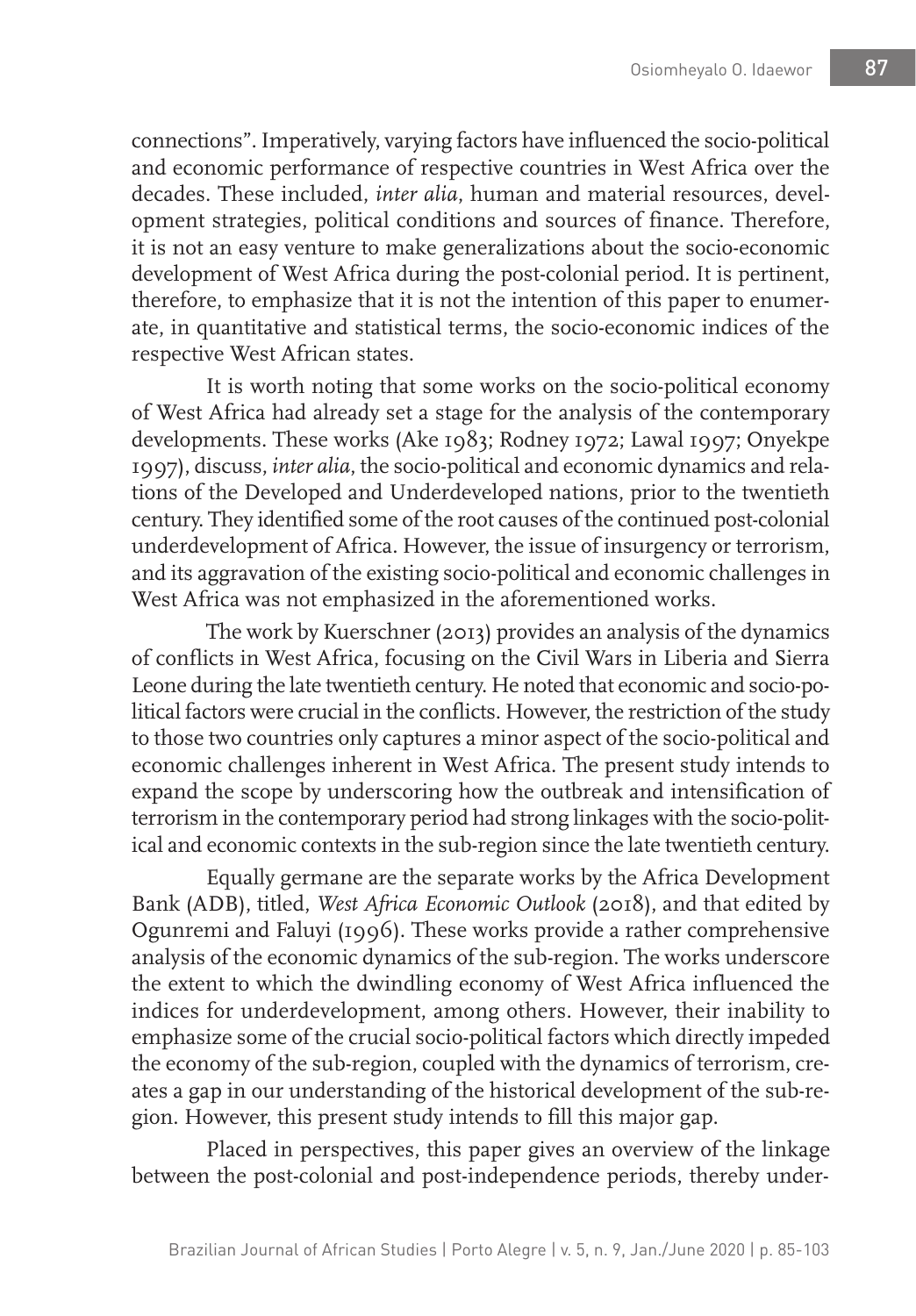scoring the contemporary intensification of terrorism. It further examines the contributions of the UN, ECOWAS, MINUSMA, G5-Sahel and other interventionists' initiatives towards the development of the sub-region. It concludes by proffering some prospects for development.

### Challenges since independence: an overview

The colonial authorities, during the late nineteenth and early twentieth centuries, asserted their political and socio-economic hegemony in the sub-region. Some scholars consider that in the process, the colonial masters discovered, expropriated and exploited the potential human, mineral and natural resources of the various territories in Africa. Hence, the underdevelopment of Africa (Onyekpe 1997; Claude Ake; 1983; Rodney 1972). Meanwhile, others scholars have opined that although colonialism had its own demerits, it had more positive than negative impacts on Africa (Gann and Duignan 1967). In the ongoing analysis, it is imperative to note that Fieldhouse (1999) and Ferguson (2003) have expressed their reservations about the direct impact of colonialism on Africa. These authors maintained that although the seeming negative impact of colonialism was underdevelopment, it was however minimal and not deliberate.

Many of the African states continued to maintain links with their former colonial masters, such as the British and French, especially through diplomatic ties and economic interaction. The activities of some foreign multinational companies, such as the United African Company (UAC) and John Holts could be linked in this regards. Apparently, these companies were technically European agents, noted for their massive economic exploitation of African resources. Nevertheless, social amenities, such as schools, road transportation, railways and telegraphs, among other infrastructures, were ostensibly set in place by the Europeans in each colonial territory, albeit in varying degrees. In the area of provision of conventional health care service, the colonial authorities established clinics, hospitals and dispensaries in the sub-region, such as Lagos (Nigeria), Accra (Ghana) and Freetown (Sierra Leone). However, to what extent these services performed since the attainment of independence remains to be determined as the sub-region still lacks significant and efficient basic health care system.

The twentieth century was a landmark in the socio-political, cultural, diplomatic and economic history and historiography of West Africa. Particularly, many countries in the sub-region, except Liberia, got their indepen-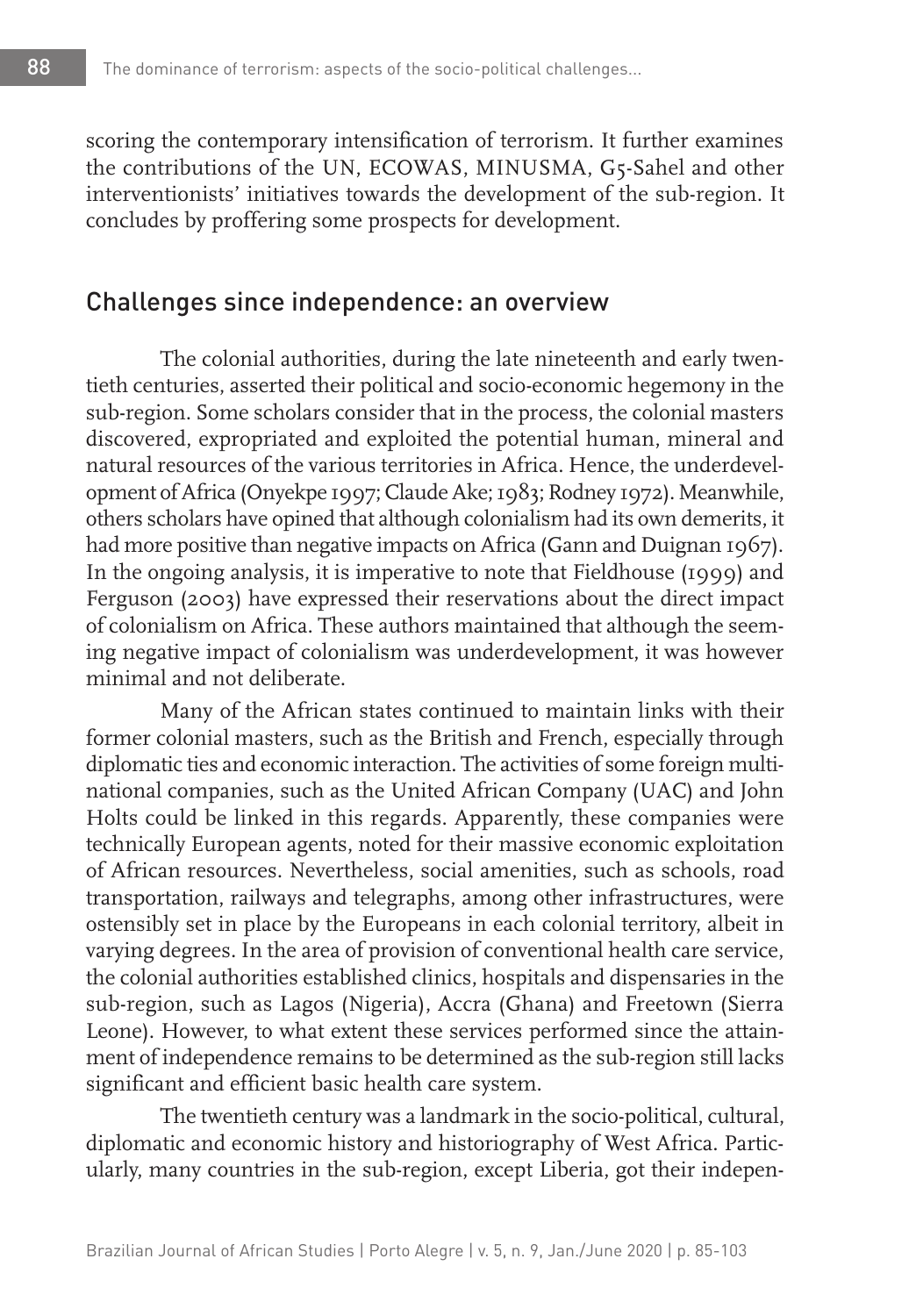dence from the former colonial (European) masters, such as Britain, France, Belgium and Portugal. Interestingly, some parts of the sub-region, including Nigeria, Mali and Senegal, among others, had already been influenced by the Islamic civilization centuries prior to the advent of the Europeans. However, the latter's hegemony was strong enough to significantly transform the hitherto pre-colonial arrangement to the conventional status. Some scholars such as Rodney (1972) and Onyekpe (1997), among others, have opined that it was because of the contradictions exhibited by the colonial administration towards the Africans that nevertheless paved the way for some of the socio-political and economic challenges witnessed in the contemporary period.

Since the political independence of the countries in focus was collectively achieved, economic and socio-political challenges gradually gained grounds. This situation, among other factors, could partly be attributed to the divisions, which the Western powers, deliberately or otherwise, imposed on the continent, such that artificial demarcations of polities were created without the consent of the local Africans (Watson 1980, 307). In clear terms, the sub-region consequently witnessed series of political upheavals and intrigues during the post-1960s. Obviously, these challenges frustrated genuine regional cooperative linkages (Olagbaju and Falola, 226-227), among other socio-economic and foreign contexts in West Africa.

Furthermore, since the attainment of independence, countries in the sub-region continued to suffer from incessant balance of payments deficit (Lawal 1997, 210). The importation of capital and consumer goods, on a massive basis, to finance internal development projects have been largely responsible for this challenge. Thus, respective countries had to enact monetary, fiscal and exchange policies to maintain external equilibrium and conserve foreign exchange reserves.

The inability or lack of access to external financial markets stands as another problem encountered by developing countries (including those of West Africa). All loans that the developing countries were able to obtain end up accumulating huge debts and interest charges. Hence, external capital have been used to cover interest payment rather than investment over the years. The latest economic estimates show that West Africa battles with a high level of poverty. With the informal workers (estimated to be about 80 percent overall in Africa), receiving wages below the poverty line. The estimates therefore show that about 43 percent of the collective population in the sub-region live below the international \$1.90 per day poverty line (ADB 2018, 4).

Based on the colonial experience, West African countries still maintain trade and monetary ties with their former colonial administrators espe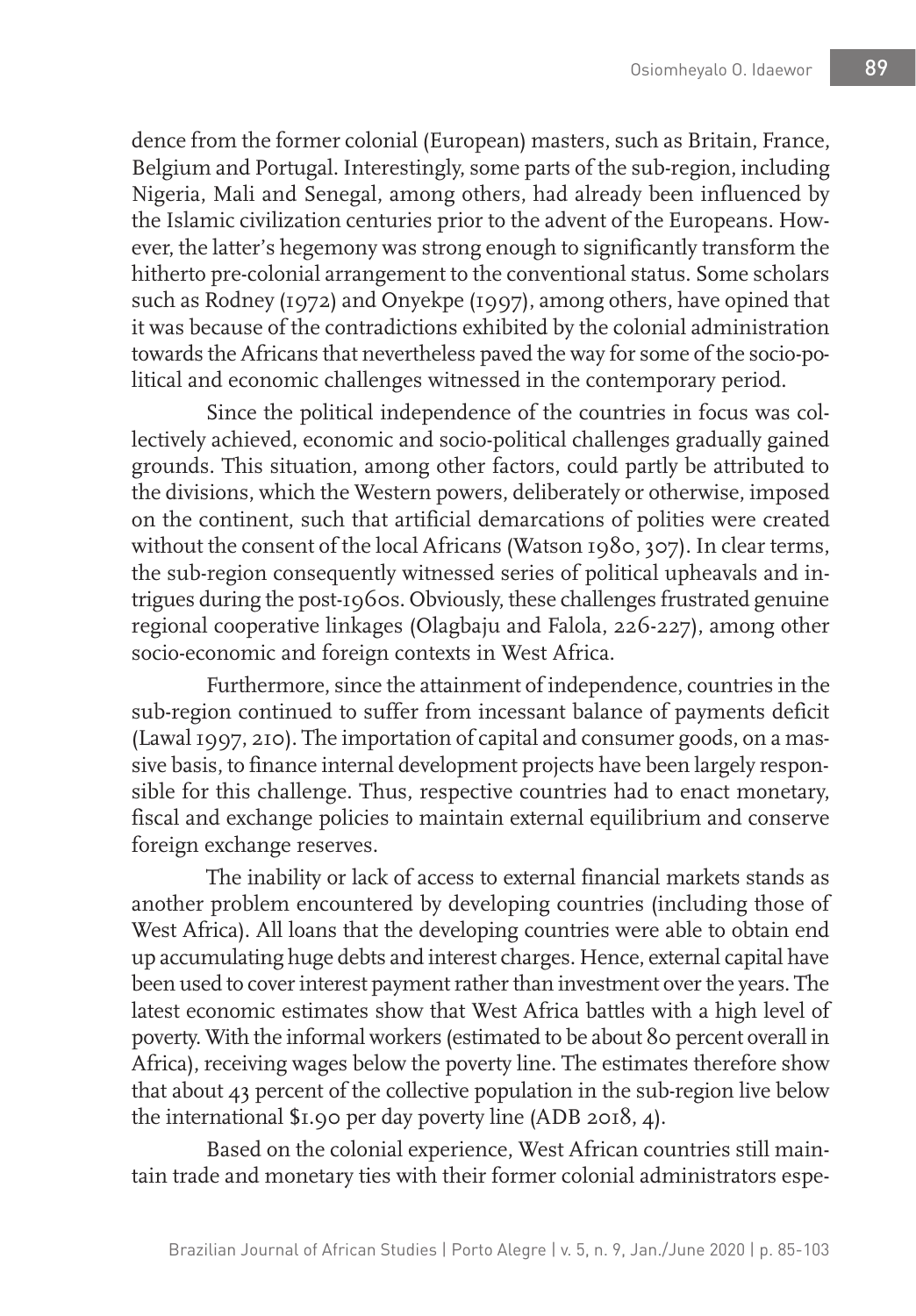cially in Europe, and other industrial countries, such as the USA, Japan and Canada. These foreign powers however have different ideological orientations. Apparently, trade imbalance between West African countries constitutes a major barrier to "real" economic integration and development (Olagbaju and Falola, 234-235; Lawal 1997, 210). This is in spite of the establishment of ECOWAS in 1975. The ECOWAS was aimed at promoting the economic integration, as well as maintaining the collective security of the sub-region. However, with its 16 member countries, ECOWAS is still faced with myriads of socio-political and economic challenges. In essence, the sub-region still lacks "real" economic integration, among other challenges such as high mortality, unemployment, inadequate health care systems, porous borders, environmental degradation, corruption, poor governance, religious and ethnic intolerance, and more recently, terrorism. All these challenges with no doubt encourage socio-political and economic underdevelopment.

More importantly, the aforementioned colonial and foreign powers have since been aware of the dangers that might befall them if ECOWAS were to be united in their quest for socio-political and economic greatness. Aside this, the formation of yet another union within ECOWAS, the CEAO, (the French speaking West African Economic Community) might likely stand as an obstacle to the overall aim and objective of ECOWAS (Olagbaju and Falola, 226-227).

Regrettably, with the high availability of human, mineral and natural resources, such as, crude oil, gas, energy, lead/zinc, ore reserves, wild life, land, waterways, rubber, cocoa, and gold, amongst others, the sub-region, however, remains one of the most underdeveloped in the world. Nigeria for example is the most populous nation in West Africa, with over 200 million people (Aworinde 2019). It is also one of the largest producers of crude oil in the world and a very large economy in Africa. Yet, socio-political and economic challenges have continued to fester. In spite of the Federal Government of Nigeria's efforts at improving these conditions, there is, for example, marked underfunding of sectors of the economy, including education and health.

Generally, there is a high mortality rate in spite of the availability of hospitals, doctors and equipments in West Africa. In this regard, efforts to remedy the inadequacies in health care especially during the late twentieth century included the Bamako Initiative. Concisely, much was not achieved with this Initiative, as respective countries in the sub-region continued to experience inadequacies in the provision of health care services to their citizens (McPake et al 1993, 1383-95; Odejide and Morakinyo 2003, 164-65). Can one then compare the workability and accessibility of these services in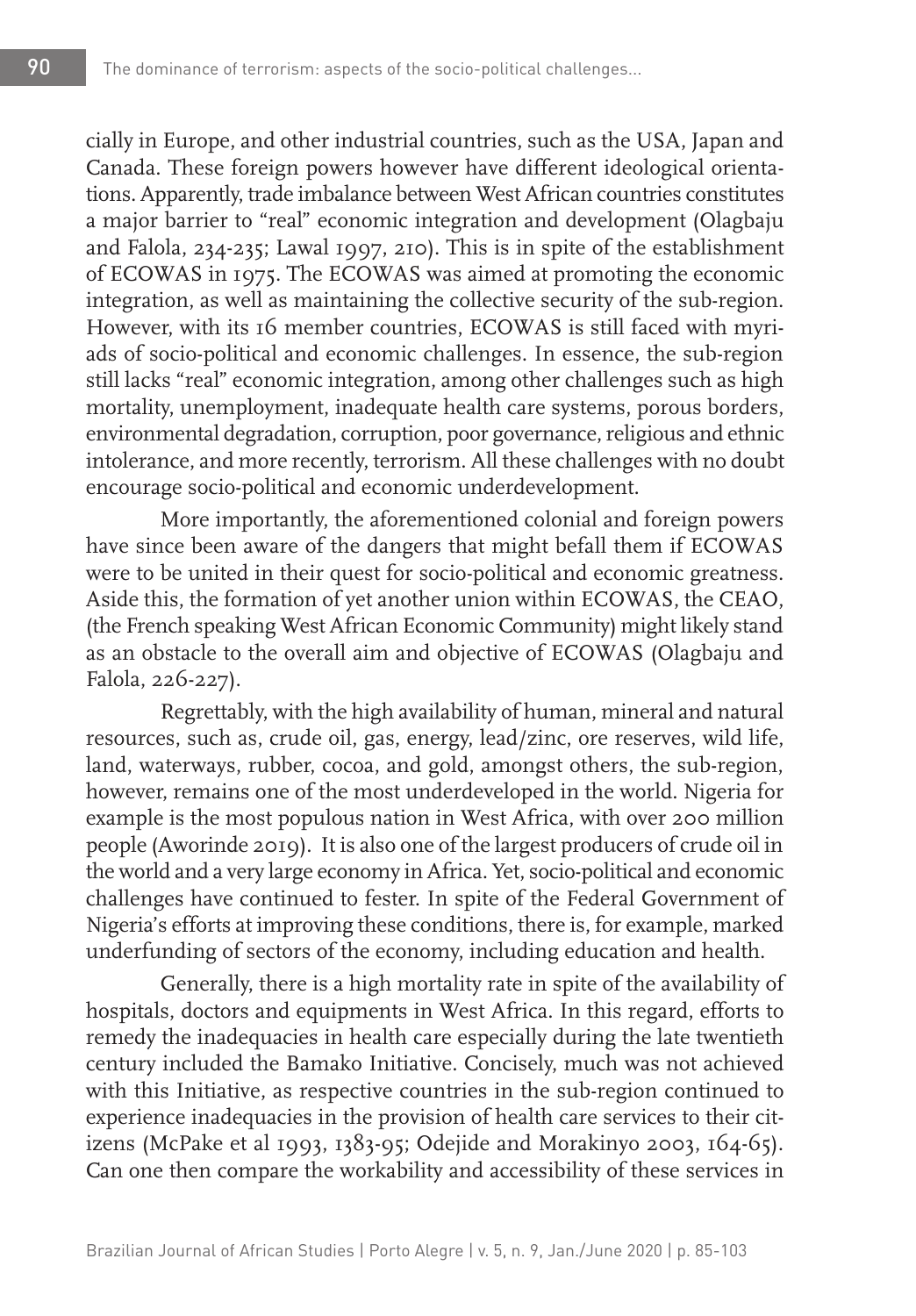post-independence West Africa's to what obtains in Developed Societies, such as Europe or the US? Aside these, the perception of the citizens towards their various governments as regards administrative transparency, sincerity of purpose and committed developmental policies pose another major challenge to West Africa's development.

The deliberate neglect or abandonment of public and private duties, illegal acquisition of public resources, nepotism, alongside the insincerity of purpose, among others, all account for the endemic corruption prevalent in contemporary West Africa. Relatedly, the level of financial corruption and administrative recklessness exhibited by many government officials in West Africa, and the inability to strengthen anti-corruption institutions, such as the Independent Corrupt Practices Commission (ICPC) and Economic and Financial Crimes Commission (EFCC), both in Nigeria, contribute to the contemporary challenges. In addition, the inability of the Police to prosecute some of the "alleged" corrupt officials successfully further compounds the inherent challenges in West Africa. It is important to note as well that while some of the looted funds by these purportedly corrupt officials are hidden locally, the majority are deposited in foreign financial institutions.

Ironically, the mere availability of modern socio-economic infrastructures such as internet facilities, airports, electronic media, mechanized agriculture, modernized transport system, schools, among other conventional services, do not in any way translate to real national development. The workability of these services, and their accessibility to majority of lives, as well as serving the essence of purpose, productively, positively and purposeful, remain lacking. These, among other factors, hinder the holistic growth and development of modern West Africa.

## Terrorism: the contemporary challenge

An assessment of the socio-political and economic challenges earlier discussed contributed immensely to the fecundity, spread and intensification of terrorist's activities in the areas of study (Pujol-Mazzini 2018; Blake 2019). Without stereotyping, these challenges, which include porous borders along the Sahel region, poor governance, inadequate infrastructure, political instability, ethnic rivalry, lack of political will to combat insurgency, sabotage, inadequate training and funding of security agents (Chergui 2019), ethno-religious suspicion, and youth unemployment, among others, have helped significantly to the rapid spread of terrorism across the sub-region.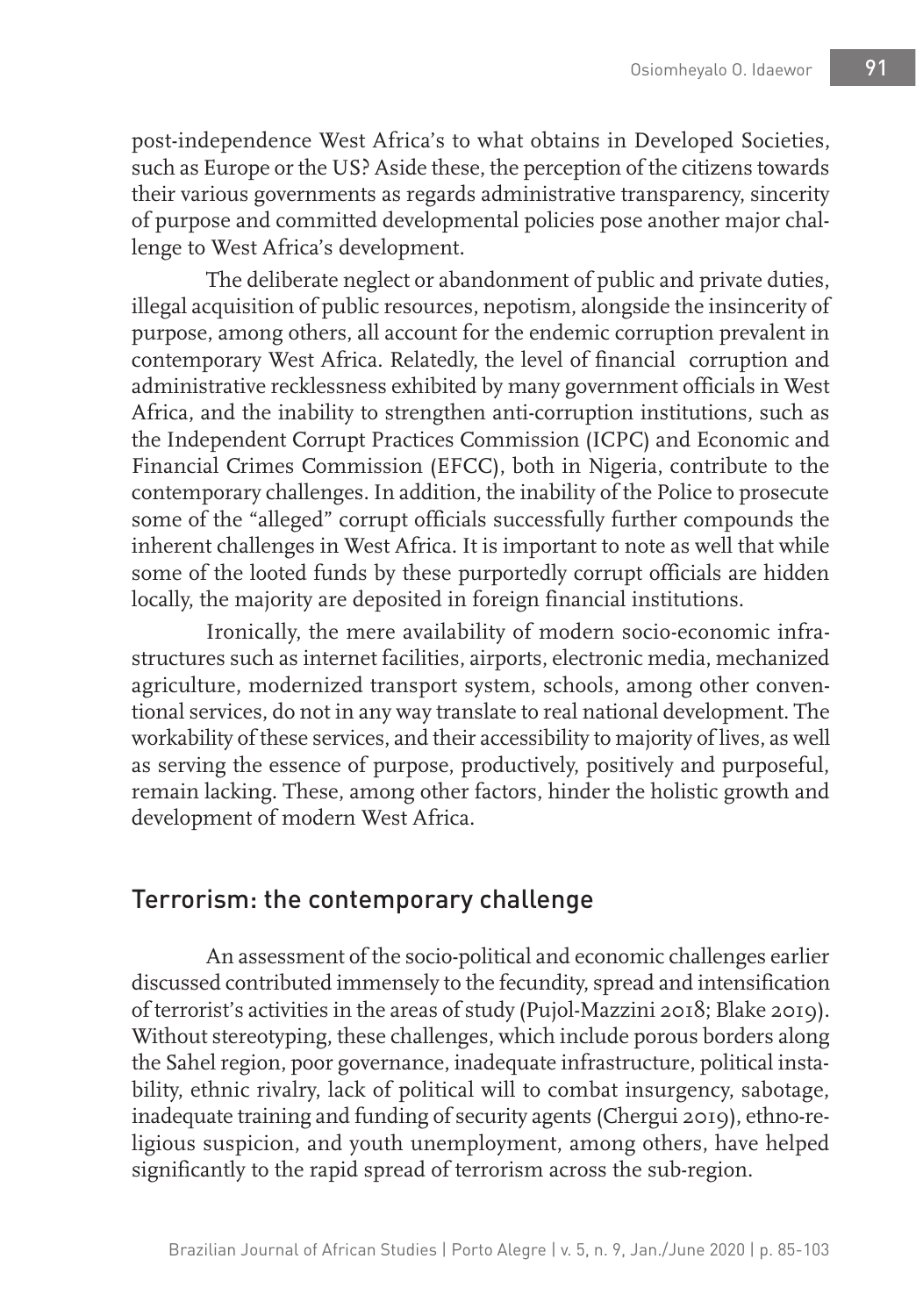A typical example is the postulation by Blake (2019) that the high level of political instability and poverty have been largely responsible for the intensification of terrorism in the sub-region, citing the example of contemporary Guinea Bissau. This is similar to what obtains in other parts of West Africa, such as Burkina Faso, Mali and Nigeria. In some cases, the teeming unemployed or poor youths in these countries are easily enticed with money to be recruited into terrorist organizations such as, *Boko Haram* and its affiliates. Thus, the failure of leadership, weak prosecutor and enforcement institutions, among other socio-political and economic contexts, cannot be exonerated from the current spread of terrorism in the sub-region.

Respective West African countries had experienced a series of socio-political turmoil since gaining independence. These ranged from the various military *coups d'états*, shortly after independence, to Civil Wars, including regional and ethno-religious rivalries, among others. Seemingly, Islamic terrorist groups, such as the *Boko Haram* and ISWAP, both having links with ISIS and *al-Qaeda* and others, have begun to turn their attention to West African countries notably, Nigeria, Mali, Burkina Faso and even Senegal, one of West Africa's most stable nations, especially after the colonial period (Pujol-Mazzini 2018).

These terrorists are jihadists, with extremist Islamic or quasi-Islamic orientation. At least in Africa, these terrorist groups are determined to establish a massive Islamic state-style caliphate (Gberie 2016), having direct links with the Middle East, the Maghreb, the Horn of Africa, down the sub-Saharan territory, invariably terrorizing inhabitants within the regions. Terrorists could also claim to be dissatisfied with the existing socio-political order. For instance, the designation *Boko Haram* simply means "western or non-Islamic education is a sin" (Kelly 2019). Thus, in pursuance of this anti-Western, unconventional ideology, this group, like others, resort to attacking any conventional entity or arrangement found within their targeted region. The group therefore resort to unconventional warfare, kidnapping, suicide bombing, and the mass killing of unsuspecting citizens in places of worship, markets, military barracks and schools, among other public and private places.

Poverty stands as a crucial factor in the spread of terrorism. Burkina Faso, for instance, is ranked amongst the poorest countries in Africa, with about half of the population living below the internationally approved poverty line of \$1.90 per day (ADB 4, Blake 2019). This is worsened by political instability, kidnapping and killings. These conditions undoubtedly contributed to the infiltration and spread of international terrorist groups, such as ISWAP and their affiliates within and outside the country. Since the regime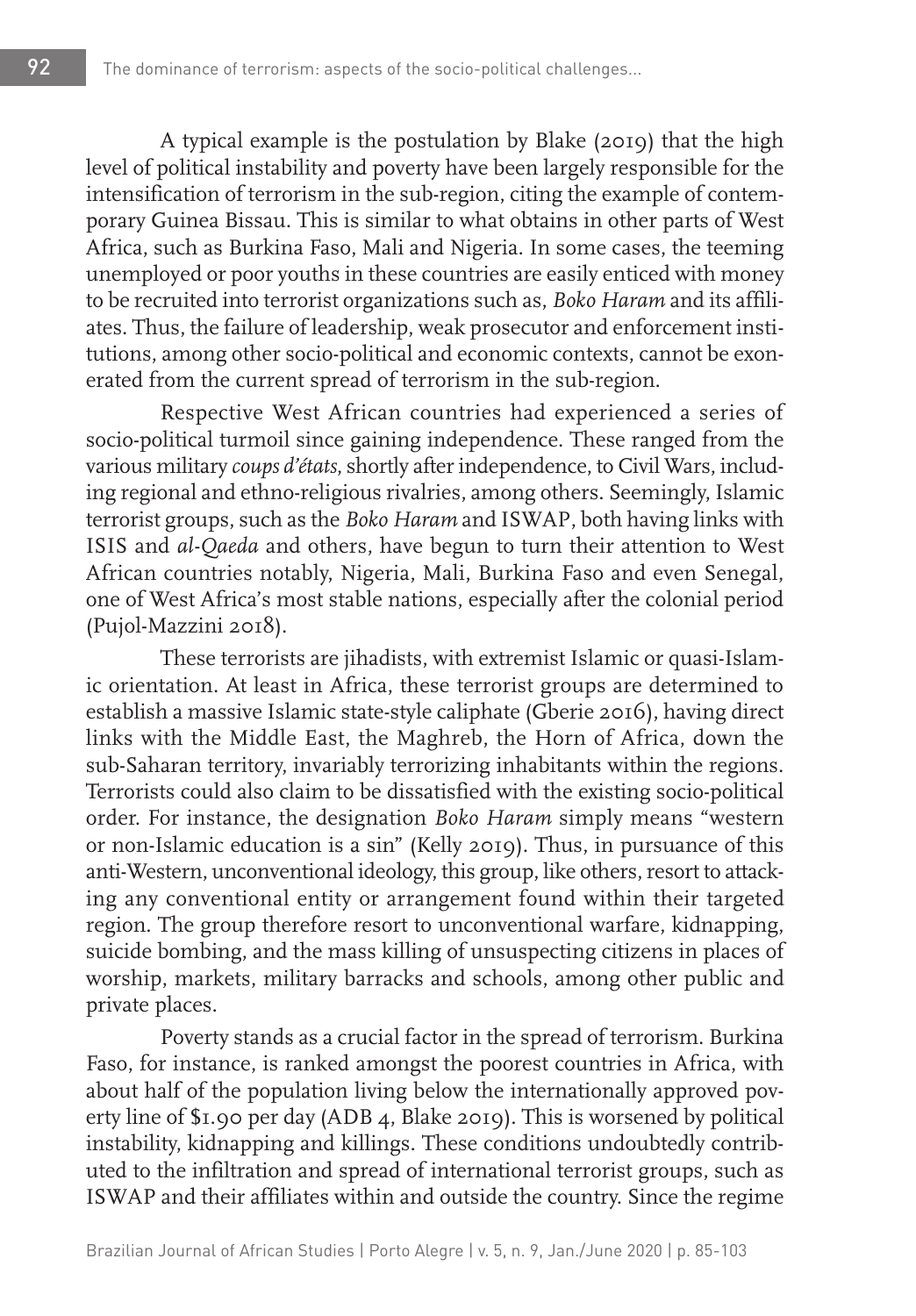of the former President, Blaise Campaore, was toppled in 2014 by a popular revolution, Burkina Faso has experienced over 200 attacks by terrorist groups having international links with *al-Qaeda* and IS. The rise in the number of attacks has been attributed to the declining security apparatus and the general political instability in the country. Invariably, internal political instability served as a catalyst for the rapid influx of insurgents. Thus, the consequence of this has been the perpetration of perhaps some of the most vicious attacks in the history of Burkina Faso. A typical example in this regards is the January 2016 attack on the Splendid Hotel in Ouagadougou, which killed about 30 people (Blake 2019; Gberie 2016).

In Mali, ethnic violence and political instability since the 1960s have contributed in no small measure to the rather unhindered activities of the AQIM, *al-Qaeda*, MNLA, ISWAP and *Boko Haram* affiliates up to the contemporary period. Evidently, there is a worsening violence ongoing largely between Muslim jihadists and Malians. This has further led to inter-communal or inter-ethnic violence. Aside the violent attacks by extremists, Mali also currently suffers the challenge of separatists, as the Tuareg ethnic group in the north are attempting to seek political autonomy. Although former President Lt. Moussa Traore's regime repressed the Tuareg rebellion, armed clashes as well as jihadists' attacks continued despite the peace accord in January, 1991 (Nossiter 2012). A notable deadly attack by terrorists in Mali took place in November 2015, when some affiliated terrorists groups, who claimed to be AQIM, attacked the Radisson Blu Hotel in Bamako, killing 22 people, including two attackers (Gberie 2016). These challenges, as well as the poor environmental conditions, such as recurrent drought, high population growth, decrepit infrastructure, among others, have all continued to undermine the development process of contemporary Mali (Arieff 2018).

Furthermore, the *Boko Haram* insurgency in parts of Nigeria and the Chad Basin, is among the challenges facing contemporary West Africa. With the violent attacks meted by terrorists on innocent citizens, public and private properties, among others, the socio-political and economic landscape of the countries affected are thereby seriously distorted without any meaningful socio-economic development. Coupled with this is the psychological trauma experienced by both the young and old who are caught in the web of these violent guerilla or surprise attacks by terrorists. Meanwhile, the unwarranted violence, as evident in north eastern Nigeria and the Chad Basin, have resulted in the killing of over 27,000 people. It has also affected about 2 million others who are currently displaced and in dire need of humanitarian services (WHO 2019; Kelly 2019).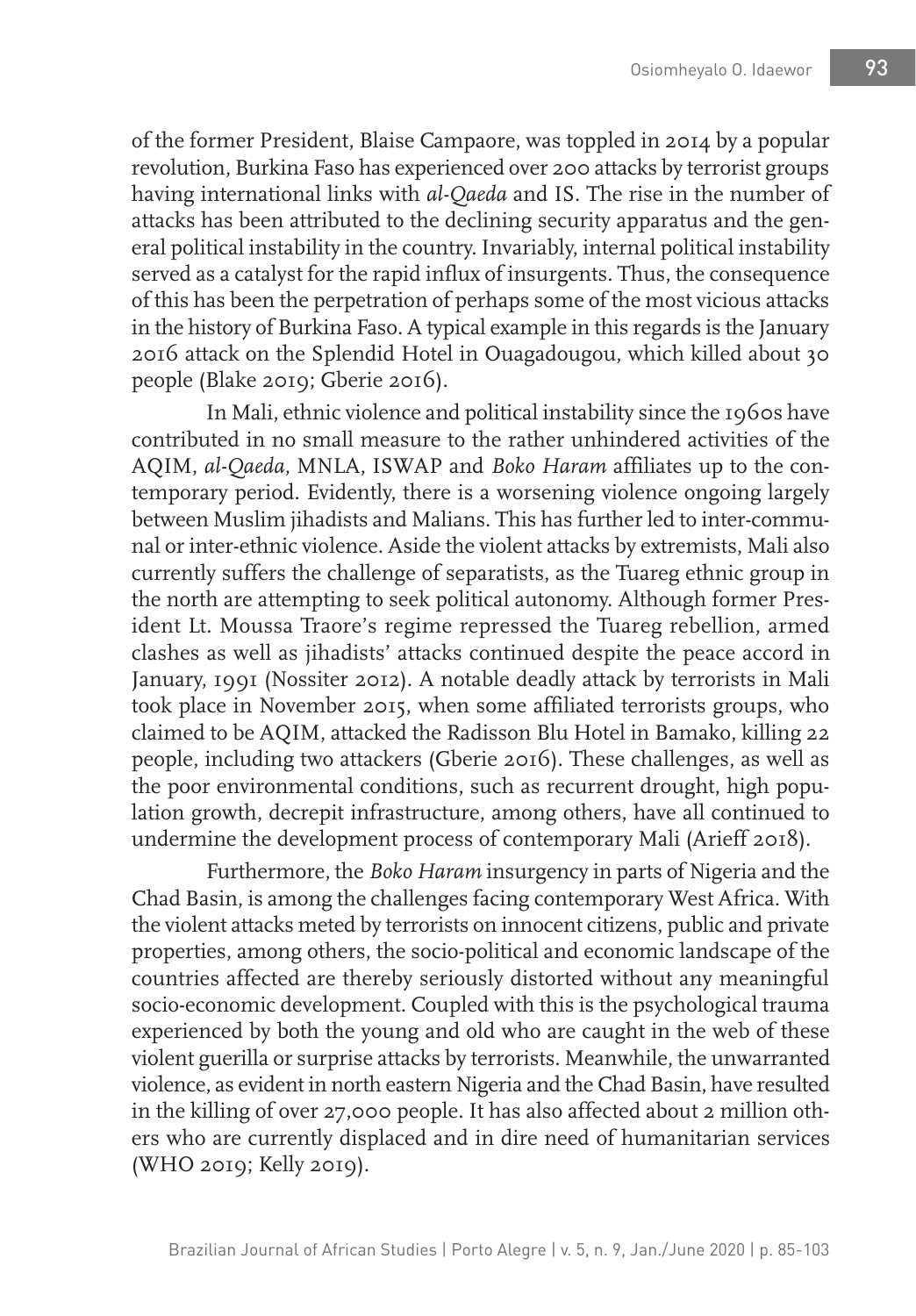A latest development indicates that ISWAP is strongly entrenching its hold in Nigeria and parts of the Chad Basin. This terrorist group has been able to influence some of the local population who have accepted to abide by their rule and ideology. In this regard, those locals who have abided by the rather favourable governance style of ISWAP could carry out socio-economic activities unhindered. Accordingly, ISWAP has been able to gain the support of the locals such that more terrorists are easily recruited from the teeming youth population there (ISSAT 2019).

Apparently, the *Boko Haram* and ISWAP terrorists groups are sponsored by foreigners and other affiliates. Assertively, there are also other internal "unidentified" collaborators who are determined to sabotage the efforts of government in the war against terrorism (Umeh 2019). There are also indications that there exists some socio-economic motives behind terrorist attacks. In the northern part of Nigeria, Zamfara state to be precise, there are ongoing violent activities of "bandits," known for terrorizing and killing innocent citizens through the use of weapons, such as AK-47, machetes and dynamites, among others, to loot, expropriate, murder, rape and maim. Apparently, socio-economic and security challenges have considerably increased, leaving thousands of displaced inhabitants in need of humanitarian assistance (Sahara Reporters 2019).

Imperatively these socio-political crises have a direct negative consequence on the lives and properties of the affected territories. This invariably raises the issue of provision and enforcement of adequate health care services for victims of terrorist attacks and other forms of violence. Although the Geneva Convention prohibits attacks on health care facilities during wars, such incidences have continued unabated in West Africa as a consequence of terrorism and ethnic violence. In the northern region of Nigeria and the Chad Basin, Mali and Burkina Faso, the provision of health care service is critically hampered by the insecurity posed by *Boko Haram* and ISWAP terrorists. In 2016, two-thirds of the 743 health care facilities in Nigeria, for instance, were completely damaged or destroyed by terrorist attacks, thereby leaving a large number of people unable to access humanitarian services (WHO 2017).

### Interventions and foreign contributions

The international community has contributed immensely to the fight against terrorism and other forms of political violence in the sub- -region. The contribution of the UN in this regard cannot be overemphasised.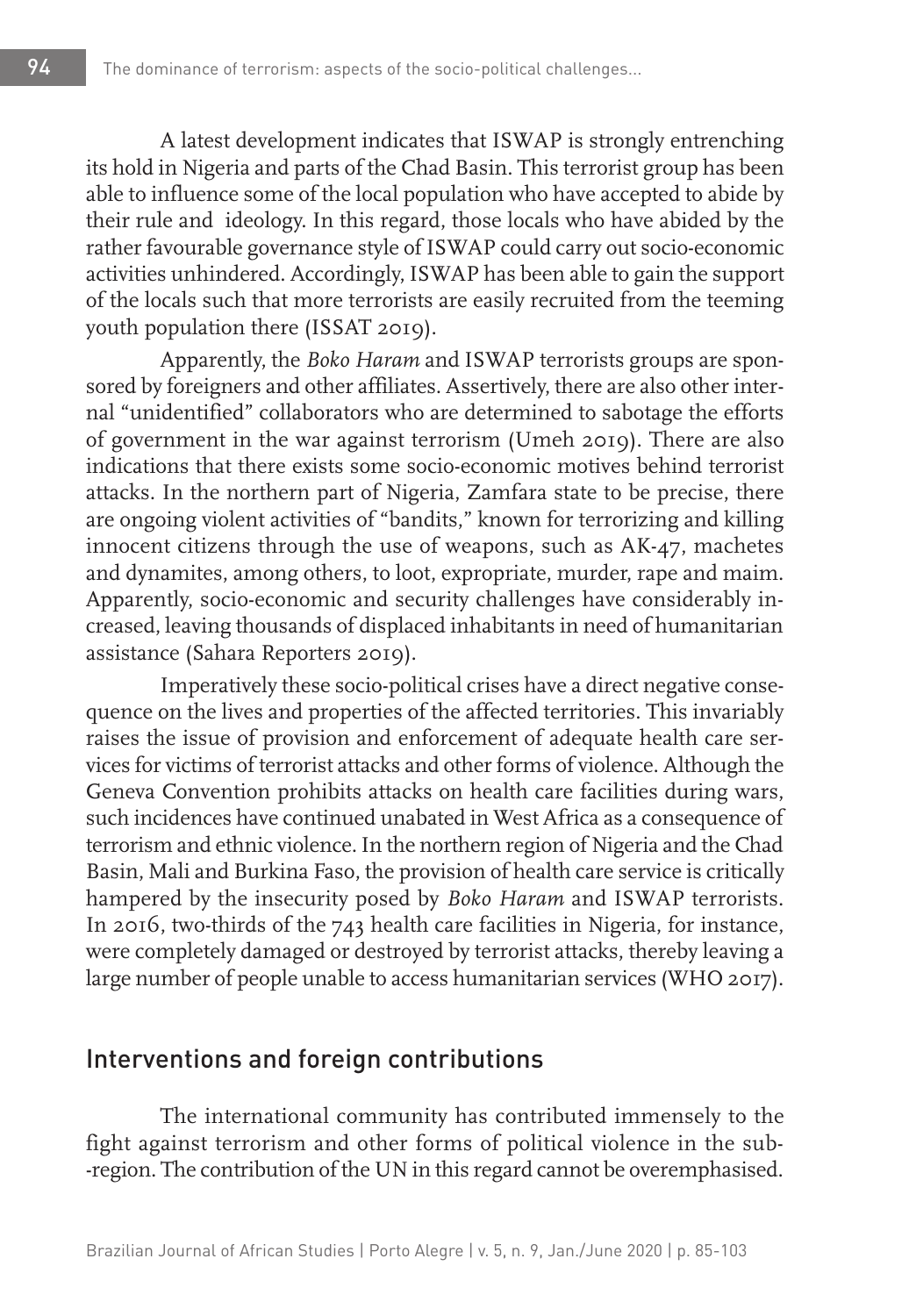In September 2006, the UN General Assembly adopted the United Nations Global Counter-Terrorism Strategy. This was meant to enhance national, regional and international efforts to counter terrorism through a common strategic and operational approach. By extension, the strategy is aimed at taking practical steps, individually and collectively, to prevent and combat terrorism globally (UN 2006). Prior to 2006, the activities of ECOMOG (ECOWAS Monitoring Group), and UN peacekeeping missions in Liberia and Sierra Leone during the Civil Wars in both countries are also worthy of note (Kuerschner 2013). Other efforts at waging war on terrorism and enhancing regional peace and security in West Africa have been carried out by the US and other counterterrorism initiatives.

In efforts at curtailing and countering terrorism in the sub-region, the US recently pledged the sum of \$60 million to build a new African counterterrorism force. This is in addition to the presence of a regional United Nations Force in West Africa. This Force consists of American and European troops (Pujol-Mazzini 2018). The UN has also continued to raise awareness towards the need to support humanitarian efforts in the sub-region. In a recent development, for instance, the UN office for the Coordination of Humanitarian Affairs estimates that about 1.2 million people are currently in need of special humanitarian assistance because of ethno-political conflicts and terrorist attacks in Burkina Faso (Blake 2019).

Other ongoing interventionist effort by the US government in West Africa is the PSI (Pan Sahel Initiative), which operated between 2002 and 2004. It subsequently paved the way for the TSCTI (Trans-Saharan Counterterrorism Initiative) in 2005. It was incorporated into the United States Africa Command in 2008. Notably, the TSCTI was an expanded version of the PSI with similar aims and objectives. Whereas the PSI was made up of partner countries including Chad, Mali, Niger and Mauritania, TSCTI partner nations currently include Nigeria, Burkina Faso, Mali, Libya, Morocco, Mauritania, Chad and Senegal. Primarily, TSCTI is intended to counter terrorism in the sub-region and assist respective governments to control and protect their territories against the incursion of terrorists (Miles 2005).

Relatedly, the US has since 2015, continued to support the issue of food security and agricultural development in the conflict prone northeastern part of Nigeria (FAO 2106). According to recent reports, the US has spent, in the way of intervention, about \$165 million to support farmers and displaced people in the country to restore food security, tackle severe hunger and malnutrition, as well as develop the overall agricultural sector. This intervention, through an initiative known as the Feed the Future Global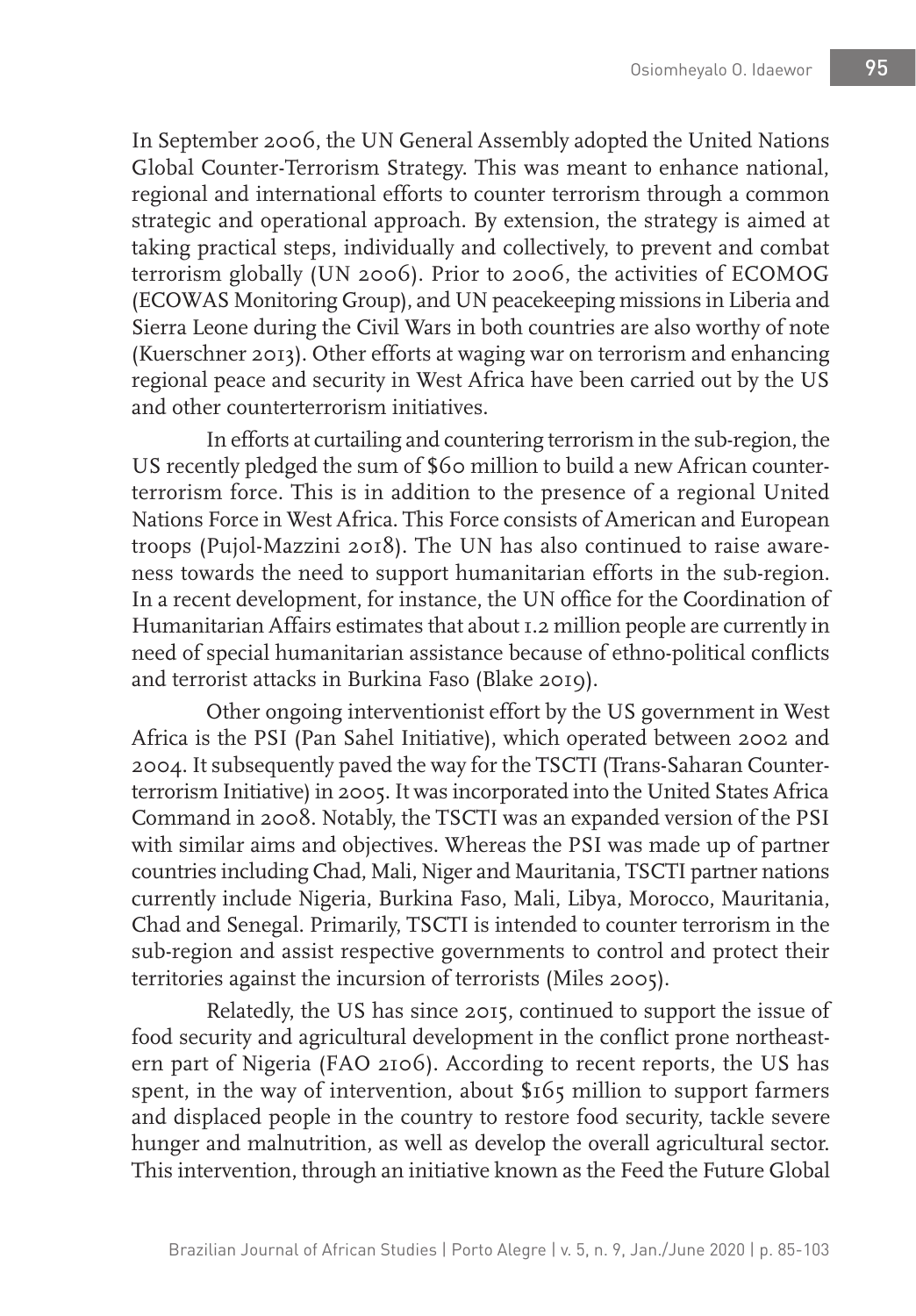Food Security Strategy (Nigeria Country Plan), also focuses on improving conditions in northeastern Nigeria where terrorism has greatly disrupted agriculture, among other socio-economic ramifications (Agric Base 2019).

In Mali, for instance, foreign troops from Europe (particularly the former colonial masters – the French), have contributed towards the attainment of peace by countering terrorism. Similarly, MINUSMA has been charged with the task of protecting civilians and supporting the peace process. Equally important is the European Union's (EU) multi-year program to train and restructure the Malian military. In 2017, a regional force, called the G5-Sahel, which is made up of five neighboring countries including Mali, Mauritania, Niger, Burkina Faso and Chad launched a joint force to counter security threats in border regions. The initiative has so far received donor backing, but has conducted few operations to date. However, the G5-Sahel, with their operational headquarters in central Mali, is currently faced with some challenges as terrorist attacks continue to linger (Arieff 2018). Inadequate funding of the G5-Sahel force, as well as others, is largely responsible for some of the challenges in the sub-region.

In the provision of health care and humanitarian services for victims of terrorist attacks including other forms of conflicts in contemporary West Africa, the World Health Organization (WHO) has continued to play a major role. It should be noted that the WHO is responsible for coordinating the overall health care services, alongside interfacing with security mechanisms in conflicts zones globally. It is also responsible for supporting the national health authorities of respective countries in the international system to strengthen their core responsibilities. Thus, in northeastern Nigeria for instance, WHO has been able to support the Borno State government to establish an all-hazard Emergency Operation Centre. However, in 2017, only a third of requested funding was received by WHO and their health partners, thus, making the provision of humanitarian and other health care services inadequate for victims and survivors of terrorist attacks among other forms of conflicts in the sub-region. Generally, since WHO's aim is to address global health threats, it has so far been able to support over six million refugees and internally-displaced persons in contemporary Africa (WHO 2017).

### Conclusion

Apparently, terrorism was most prominent among the challenges in the areas of study. From the qualitative historical point of view, the contradictions inherent in the internal and external dynamics of the colonial adminis-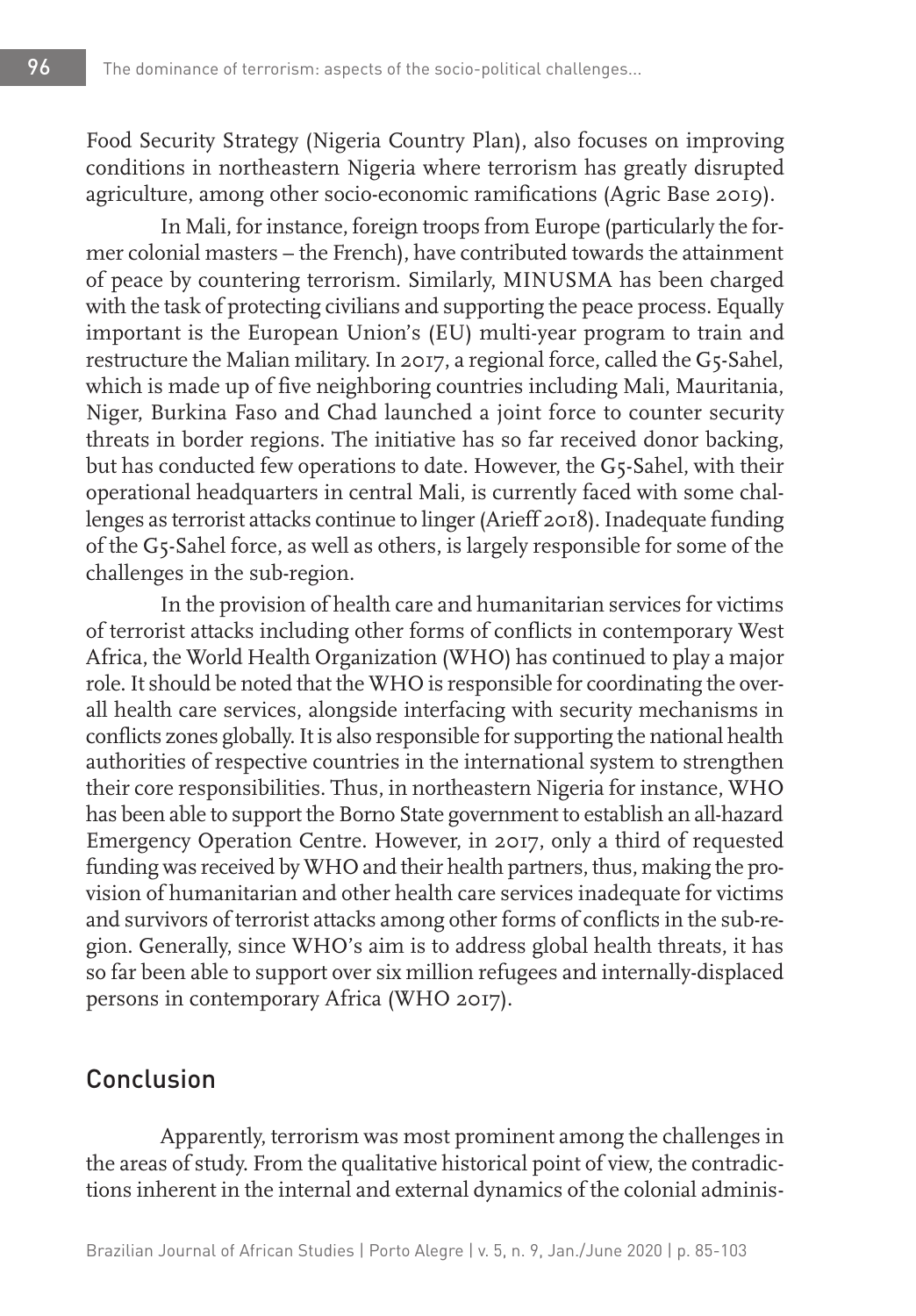tration were invariably responsible for the post-independence socio-political and economic challenges faced in the sub-region. Aside the challenges since the 1960s, the 2000s were marked with incessant terrorist attacks in the areas of study (Chergui 2019). Certainly, the establishment of the UN Global Counter-Terrorism Strategy in 2006, played a crucial role in the counter terrorism crusade in the sub-region and other parts of Africa (Miles 2005). However, the extent to which this strategy was adopted and domesticated in the countries under consideration remains debatable, as incessant deadly terrorist acts continued to recur.

Abreast of the global phenomenon of terrorism in scholarly discourse, it is pertinent to note that these challenges are not limited to West Africa alone. In contemporary East, Central and North Africa, countries like Kenya, Somalia, Sudan, Democratic Republic of Congo and Tunisia, and others, are faced with serious local, national, regional and socio-political challenges. These challenges, which cut-across the socio-political and economic milieus, are further worsened by the deadly activities of terrorists, such as *al-Shabaab* in the East, *al-Qaeda* and extremists jihadists in the North and the Allied Forces in Central and East Africa.

Acknowledging the roles played by the UN, US, EU, ECOWAS, G5-Sahel, MINUSMA and TSCTI, among others, the aforementioned West African countries however still rank among the poorest in the comity of nations. Little wonder ISWAP is currently gaining support from civilians in parts of their conquered territories in the northeast of Nigeria and the Chad Basin. The seeming favourable governance structure of ISWAP in these territories has further encouraged the easy recruitment of youths into the terrorist group (ISSAT 2019).

It is for that reason, instructive to advocate for the need to address the internal socio-political and economic challenges inherent in these West African states so that terrorism will no longer have "a fertile ground to grow." Therefore, respective governments in the sub-region should exhibit the necessary sincerity, political will and commitment to, as a matter of urgency, put the socio-political and economic environment on the path of growth and development. In this regard, employment and adequate educational opportunities should be provided for the teeming youth population in the area of study. Good governance and the "real" tenets of democracy should be learnt, encouraged and practiced. Political leaders in these countries should endeavor to eschew corruption, nepotism, religious intolerance, ethnic rivalry and partisanship and so on, and focus on the overall development of their countries without prejudice or ethno-religious bias.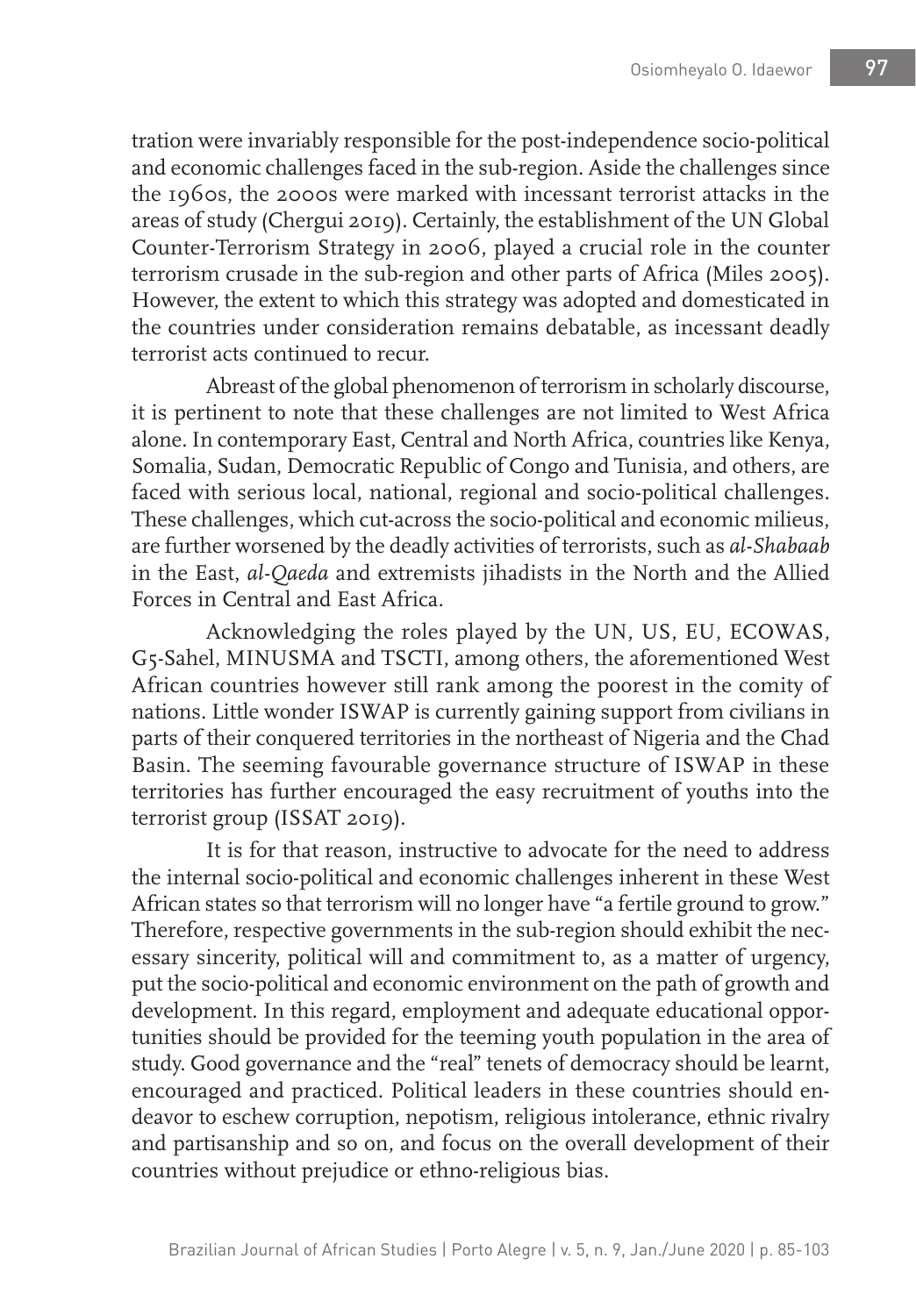The economy should be managed by seasoned professionals, with clearly defined national ideologies for positive nation building, such that would attract both local and foreign investors. The overall security architecture should be well funded by the relevant authorities. Respective internal borders in the sub-region should be well manned by patriotic security officials. The proliferation of firearms across borders should also be checked. In this connection, the military personnels, and other security agents should be well trained, equipped and well remunerated in the course of their service to protect lives and properties within the respective countries. By so doing, the contemporary terrorist activities and their rampancy in the sub-region would be curtailed.

In the area of sub-regional cooperation, integration and development, this paper recommends that:

- 1. The resolution of the UN's Global Counter-Terrorism Strategy of 2006 should be strictly adhered to and adopted, individually and collectively, by the respective countries in the sub-region. This rather comprehensive resolution generally provides for collaborative, combative, preventive and protective actions against terrorism in the sub-region as well as globally.
- 2. The mission statement, aims and objectives of ECOWAS must be strictly adhered to and actively enforced without ethnic, socio-political or diplomatic prejudice. ECOWAS member countries and institutions, not minding their former colonial affiliations, should endeavor to encourage mutual inter-state trade and freedom, efficient management of resources, provision of adequate transportation infrastructure, provision of qualitative education and employment opportunities for the numerous youths. They should also enforce the collective security of member states through the necessary organs and institutions of government. By so doing, socio-economic challenges such as poverty, unemployment and trade restrictions etc., would be a thing of the past. Respective governments within ECOWAS should take central and active roles in this regard.
- 3. Against the background that ECOWAS currently allows citizens of member states to travel around the sub-region without visas, as well as the daunting challenges of poor border control, as human and arms trafficking, the military intelligence should, as a matter of urgency, be employed such that suspected terrorist individuals or groups are monitored and followed as soon as they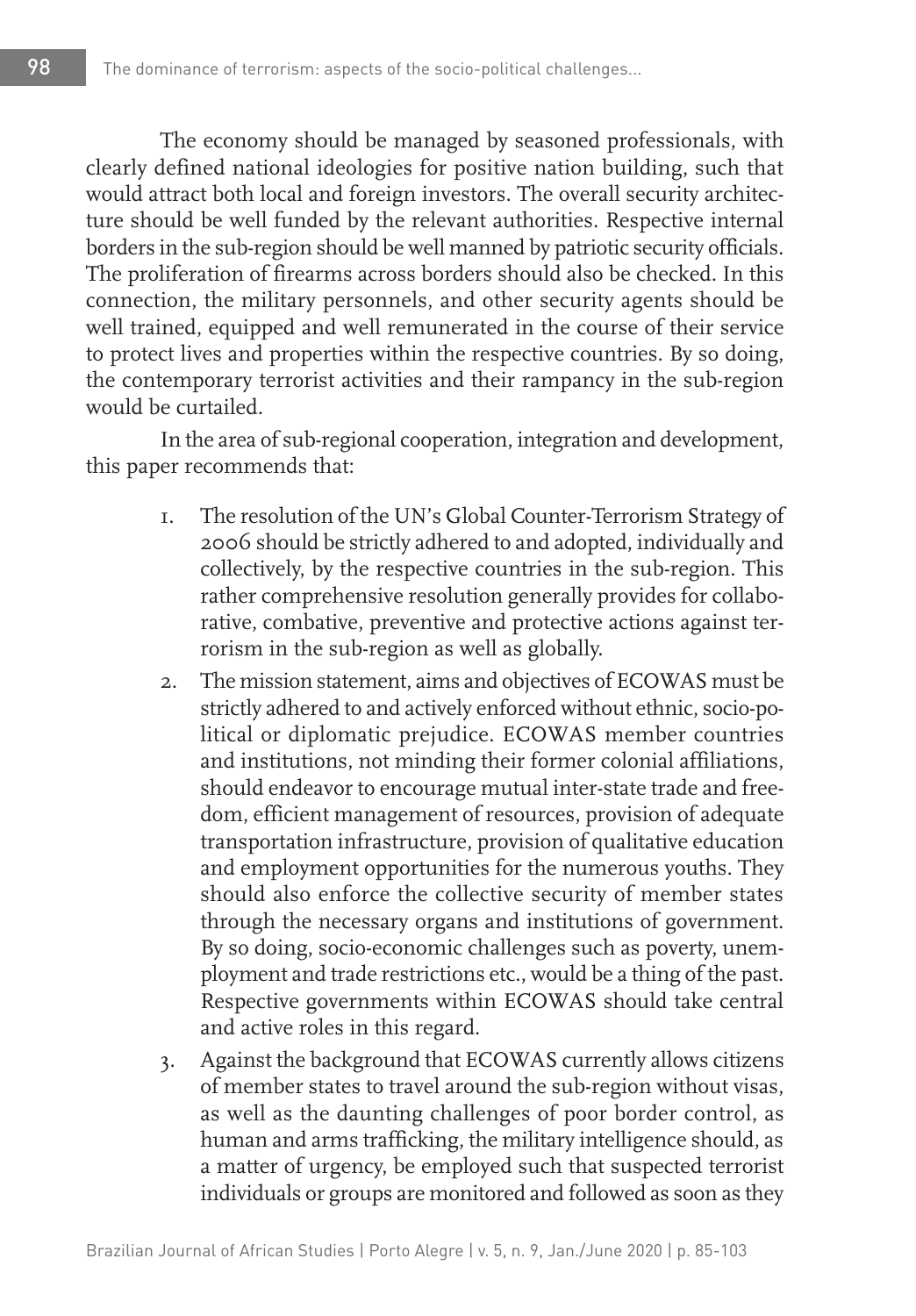enter the respective countries across West Africa. Relatedly, there is need to strengthen cordial diplomatic ties, among the states of the sub-region. By so doing, terrorism could be curtailed from spreading across borders.

- 4. Perhaps, through the ECOWAS institution or any of the sub- -regional counter terrorism Initiatives, government officials and terrorists in Mali, Nigeria and Burkina Faso should engage more on workable dialogue and amnesty programmes. In this connection, local terrorists should also be curtailed by national law enforcement agencies before their escalation across borders. A typical example is the *Boko Haram* insurgency. This group was initially thought to be mere militants in the northeastern part of Nigeria, and therefore not adequately given the necessary military attention before it transformed into a full-blown international terrorist group which spread to other countries in West Africa.
- 5. The WHO, as well as their partners in the respective countries in West Africa should endeavor to establish a workable system for collecting data on attacks by terrorists on health workers, health facilities and patients, as this will help in the overall assessment, control and prevention of health hazards, and the provision of health and security for all. In this regard, war crimes committed by terrorists as a result should be judiciously and adequately addressed, with a sense of purpose, by the respective national judicial systems across West Africa, the ECOWAS Court and/ or, the International Criminal Court.
- 6. Without prejudice to foreign colonial or diplomatic affiliations, ECOWAS member states should make regional security their watchword. These countries should not fund or conspire with terrorists groups, as the repercussion for this obnoxious act could spell doom for not only the conspirer, but also the sub-region as a whole. This is because terrorist groups, sometimes, act irrationally, and deviate from their specific goals to inflicting untold calamity on any target through suicide bombing, kidnapping and attacking soft targets, such as public and private entities.
- 7. Counter terrorism Initiatives in the sub-region, such as the G5-Sahel, MNJTF, TSCTI and others, should exercise the necessary sincerity of purpose in their anti-terrorism endeavors. They should equally be well funded by donor countries without any ulterior motives or conspiratorial tendencies with terrorists.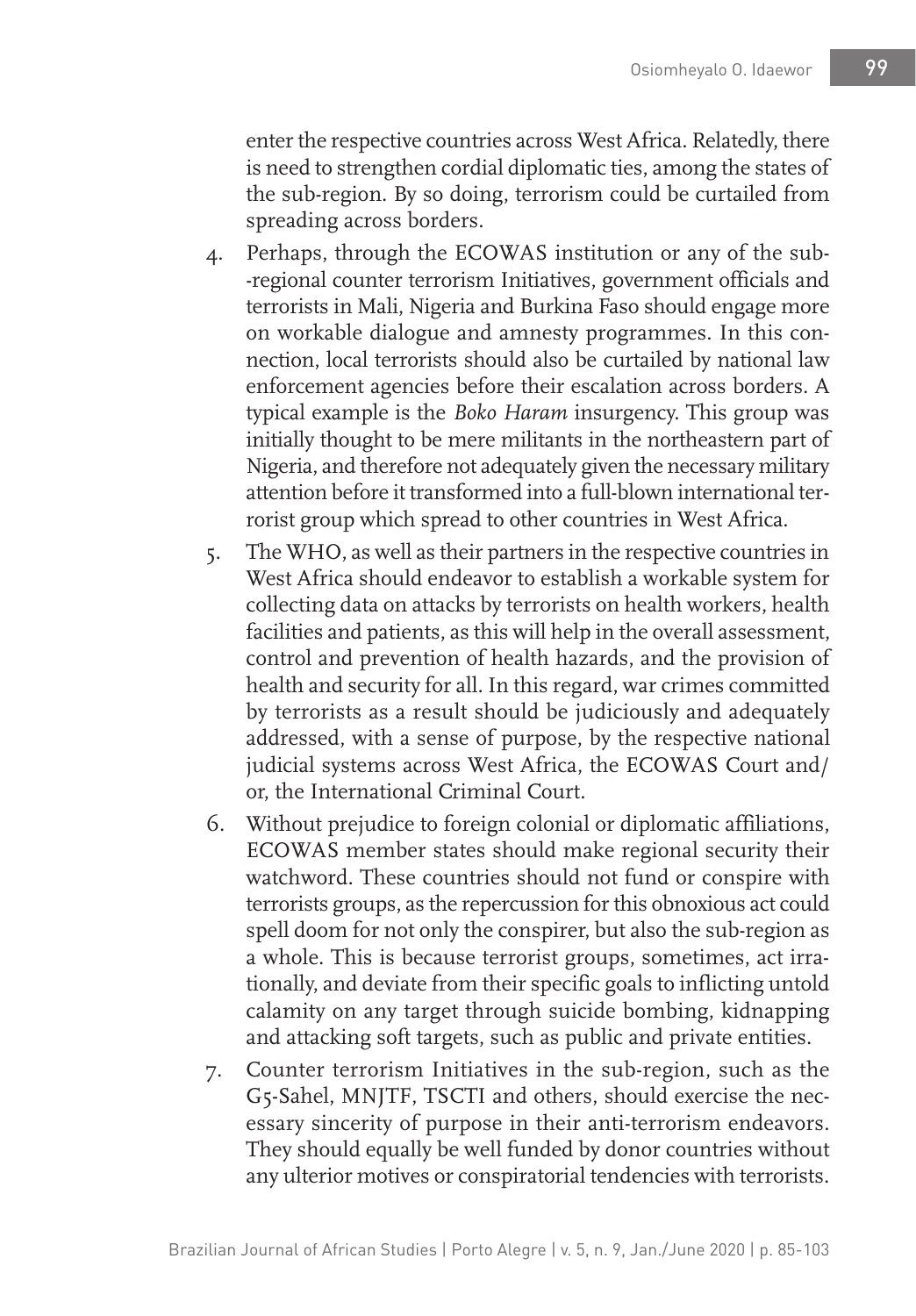## References

- Adegun, Aanu. 2017. "*Maitatsine: Story of Nigeria's Bloody religious Terror of the 80s- Grandfather of Boko Haram.*" Legit. https://www.legit. ng/amp/1101391-maitatsine-story-nigerias-bloody-religious-terror-80s-grandmother-boko-haram.html
- Africa Development Bank. 2018. *West Africa Economic Outlook*.
- Agric Base. 2019. "*US invests \$165m on Nigeria's agriculture in four years*." Agric Base. Aug. 19, 2019. https://agricbase.com/newsdetails/U\_S\_ invests\_165m\_on\_Nigeria\_s\_agriculture\_in \_four\_years
- Ake, Claude. 1983. *A Political Economy of Africa.* London: Longman.
- Arieff, Alexis. 2018. "*Conflicts in Mali.*" Congressional Research Service, 19 Sept. 2018. http://www.fas.org/spg/crs/row/IF10116.pdf
- Aworinde, Tobi. 2019. "*Nigeria's Population Hits 190 Million- Population Commission.*" The Punch, July 9, 2019. http://www.google.com/ amp/s/punchng.com/nigerias-population-hits-190-million-population-commission/amp
- Blake, James. 2019. "*Terrorism Threatens a Former Oasis of Stability in West Africa*." Foreign Policy, Feb. 1, 2019. http://www.foreignpolicy.com/2019/02/01/terrorism-threatens-a-former-oasis-of-stability-in-west-africa-burkina-faso-mali-campaore
- Chergui, Smail. 2019. "*Terrorism Expanding in Sahel, AU Security Chief warns*," The Sun, Feb. 12, 2019. https://www.sunnewsonline.com/ terrorism-expanding-in-sahel-au-security-chief-warns
- Ellis, Stephen. 1999. *The Mask of Anarchy, The Destruction of Liberia and the Religious Dimension of an African Civil War*. London; G. Murst.
- Ferguson, Niall. 2003. Empire: *How Britain made the Modern World*. USA: Penguin.
- Fieldhouse, D.K. 1999. *The West and the Third World.* Oxford and Malden: Blackwell.
- Food and Agriculture Organization (FAO) of the United Nations. 2016. *FAO.* Aug. 19, 2016. http://www.fao.org/emergencies/fao-in-action/stories-detail/en/c/429816/
- Gann, Lewis H. and Duignan, Peter. 1967. *The Burden of Empire: A Reappraisal of Western Colonialism South of the Sahara.* Hoover Institution Archives.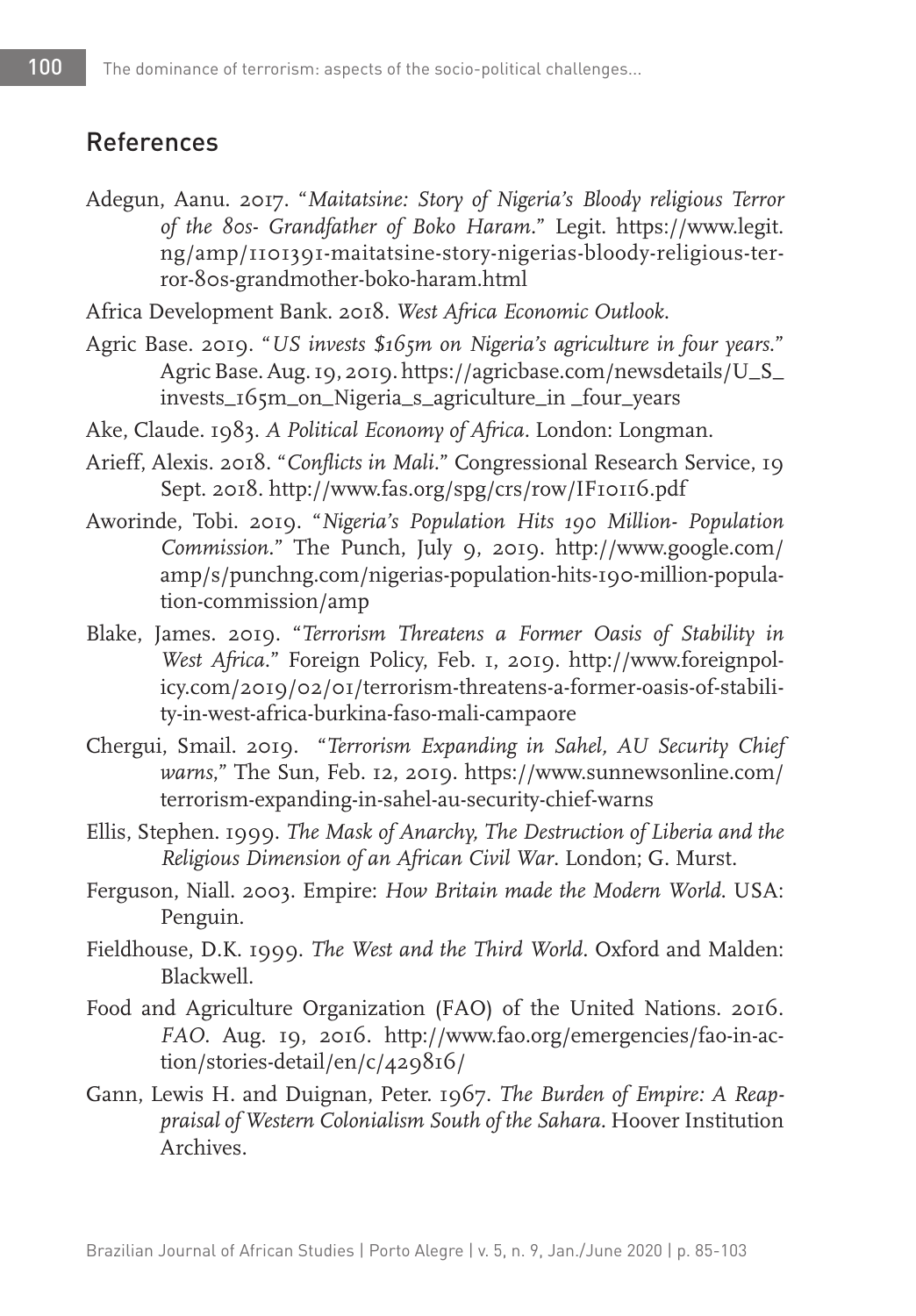- Gberie, Lansana. 2016. "*Terrorism Overshadows Internal Conflicts.*" Africa Renewal, Apr. 2016, http://www.un.org/africarenewal/magazine/ april-2016/terrorism-overshadows-internal-conflicts
- International Security Sector Advisory Team (ISSAT). 2019. "*Facing the Challenge of the Islamic State in West Africa Province*." ISSAT. Aug. 12, 2019. https://issat.dcaf.ch/fre/Apprendre/La-bibliotheque-des-ressources/Recherches-et-documents-strategiques/Facing-the-Challenge-of-the-Islamic-State-in-West-Africa-province
- Kelly, Fergus. 2019. "*ISWAP Killed 'dozens' of Nigeria and Chad troops near Baga in July 29 Clashes.*" The Defense Post, Aug. 1, 2019. http://thedefensepost.com/2019/08/01/nigeria-baga-iswap-borno
- Kuerschner, Mareike. 2013. "*Conflicts in African States*". 15 Apr. 2013. http:// www.e-ir.info/2013/03/15/conflicts-in-west-african-states/
- Lawal, A.A. 1997. "The Economy and the State from the Precolonial Times to the Present." In *Nigerian Peoples and Cultures*, edited by Akinjide Osuntokun & Ayodeji Olukoju, 210-74. Ibadan: Davidson Press.
- McPake, B., Hanson K., & Mills, A. 1993. "Community Financing of Health Care in Africa: An Evaluation of the Bamako Initiative." *Social Science and Medicine* 36, no. 11: 1383-95.
- Miles, Donna. 2005. "*New Counter terrorism Initiative to Focus on Saharan Africa.*" US Department of Defense News Article, May 16, 2005. https://web.archive.org/web/20070115212856/http://www.defenselink.mil/news/May2005/20050516\_1126.html
- Nossiter, Adam. 2012. "*Jihadists' Fierce Justice Drives Thousands to Flee Mali.*" The New York Times, July 18, 2012.
- Odejide, Olabisi & Morakinyo, Jide. 2003. "Mental Health and Primary Care in Nigeria." *World Psychiatry* 2, no. 3 (Oct): 164-65.
- Ogunremi, G.O. and Faluyi, E.K. 1996. *An Economic History of West Africa since 1750*, Ibadan: Rex Charles.
- Olagbaju, J. and Falola, Toyin. 1996. "Economic Cooperation: The ECOWAS Example." In *An Economic History of West Africa since 1750*, edited by G.O. Ogunremi and E.K. Faluyi, 225-27, Ibadan: Rex Charles.
- Olagbaju, J. and Falola, Toyin. 1996. "Post-independence Economic Challenges and Development." In *An Economic History of West Africa since 1750*, edited by G.O. Ogunremi and E.K. Faluyi, 234-35, Ibadan: Rex Charles.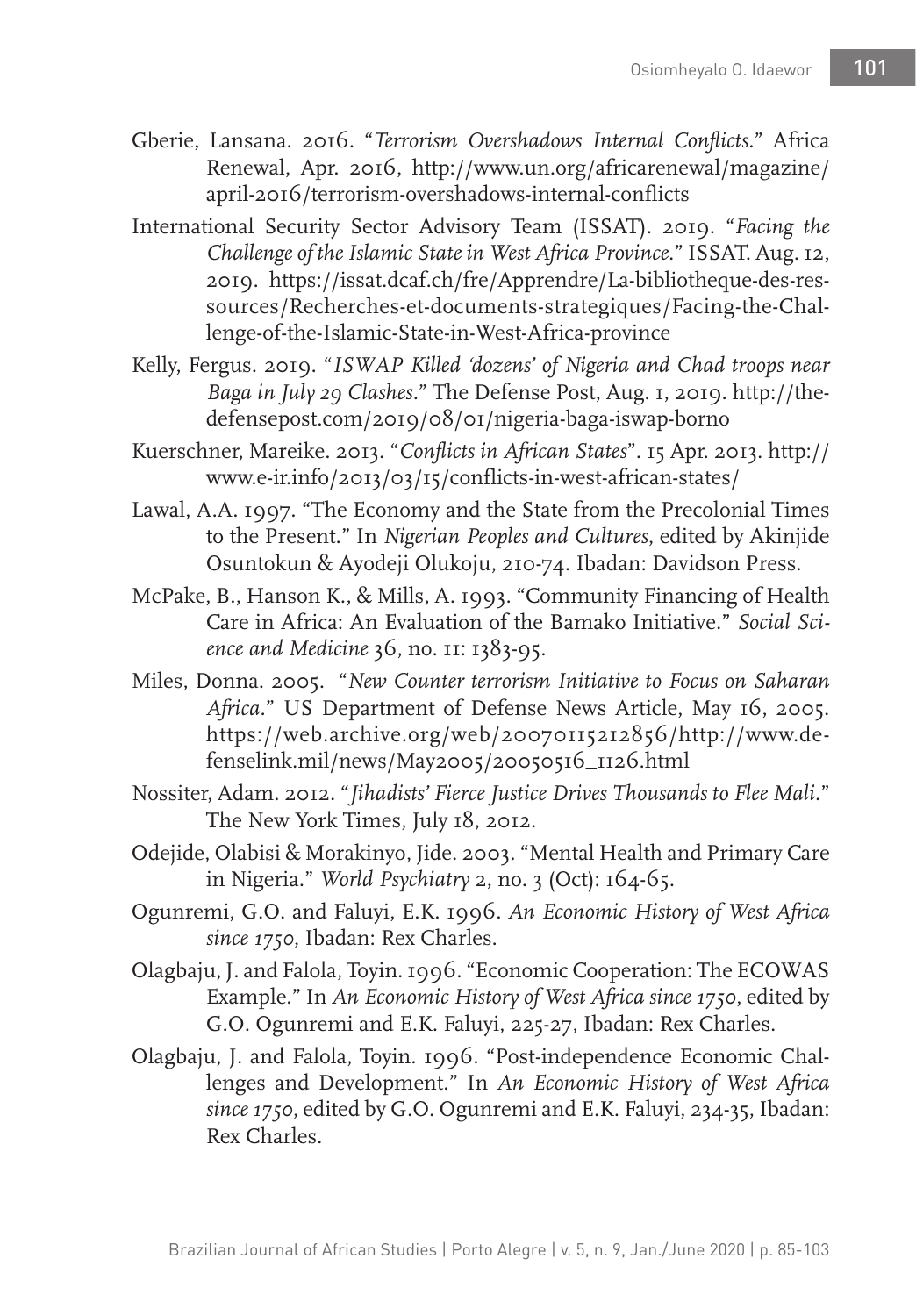- Onyekpe, J.G.N. 1997. "Western Influence on Nigeria in the Era of 'New Imperialism.'" In *Nigerian Peoples and Cultures*, edited by Akinjide Osuntokun & Ayodeji Olukoju, 220-45. Ibadan: Davidson Press.
- Pujol-Mazzini, Anna. 2018. "*Islamist Terrorist Groups are Turning their Attention to West Africa.*" Washington Post, 3 July 2018, www.washingtonpost.com/news/worldviews/wp/2018/07/03/ islamist-terrorist-groups-are-turning-their-attention-to-west-africa/?noredirect=on&utm\_term=7c5ac71bdae3
- Rodney, Walter. 1972. *How Europe Underdeveloped Africa.* London: Bogle- -L'Ouver.ture Publications.
- Sahara Reporters. 2019. "*Bandit Commanders Agree To Suspend Attacks in Zamfara*." Sahara Reporters. July 20, 2019. http://sharareporters. com/2019/07/20/bandit-commanders-agree-suspend-attacks-zamfara
- Umeh, Kanayo, and Alabi. 2019. Abdulganiyu. "*Foreign Powers Sponsoring Terrorism-Army Alleges.*" The Guardian, May 5, 2019. http://m. guardian.ng/news/foreign-powers-sponsoring-terrorism-army-alleges/
- United Nations. 2006. "*UN Global Counter-Terrorism Strategy.*" United Nations. Sept. 8, 2006. https://www.un.org/counterterrorism/ctitf/ en/un-global-counter-terrorism-strategy
- Watson, Jack. 1984. *Success in Twentieth Century World Affairs from 1919 to the 1980s.* London: John Murray Publishers Ltd.
- WHO Regional Office for Africa. 2017. "*Panel Discussion on the Health Impact of War and Terror: Coordinating Aid: Talking Points of the WHO Regional Director in Africa.*" World Health Organization. http:// www.afro.who.int/regional-director/speeches-messages/health-impact-war-terror-aid-dr-matshidiso-moeti-talking-points